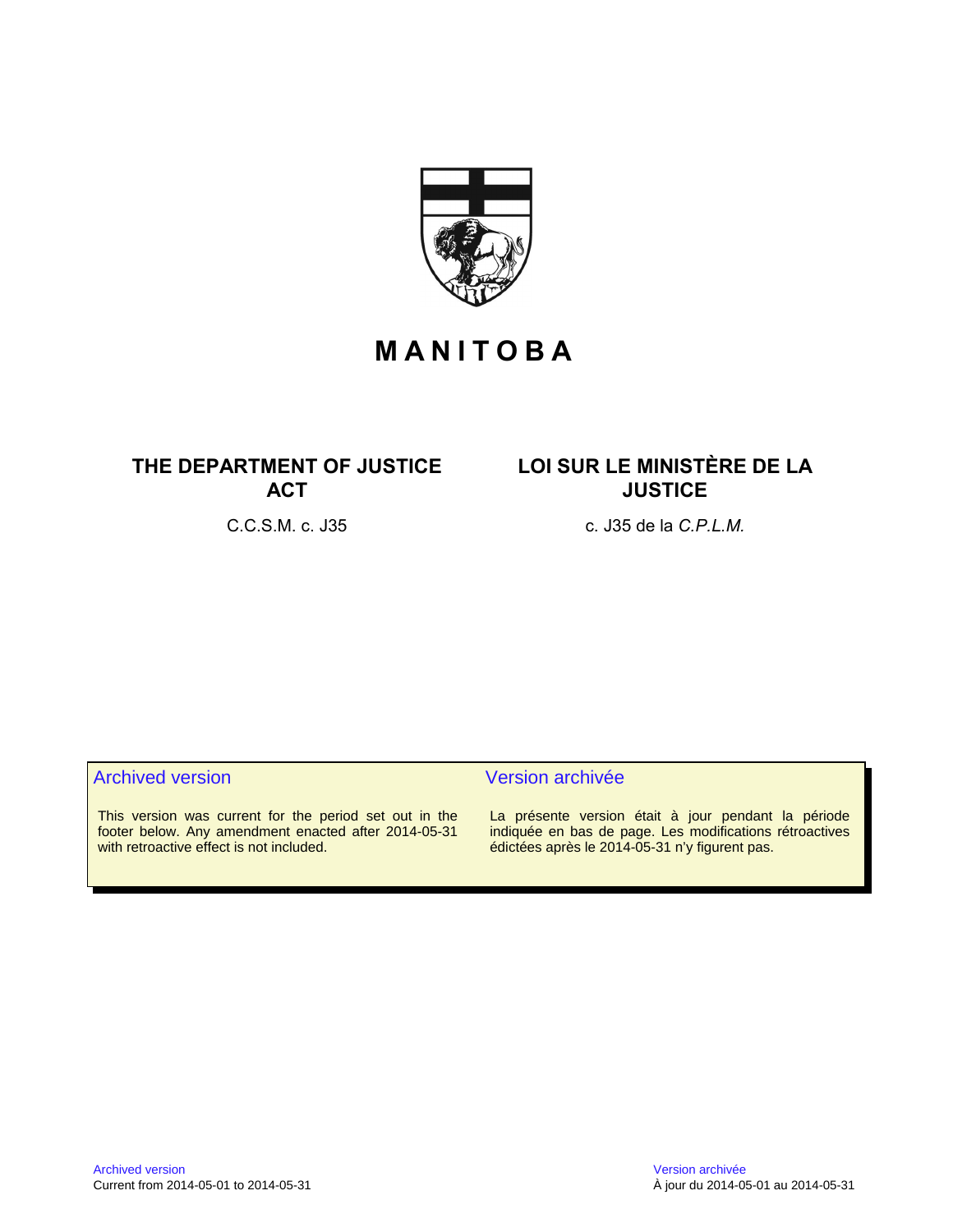#### LEGISLATIVE HISTORY / HISTORIQUE C.C.S.M. c. J35 / c. J35 de la C.P.L.M.

### **LEGISLATIVE HISTORY**

*The Department of Justice Act*, C.C.S.M. c. J35, (formerly *The Attorney General's Act*, C.C.S.M. c. A170)

| <b>Enacted by</b>             | Proclamation status (for provisions in force by proclamation) |
|-------------------------------|---------------------------------------------------------------|
| RSM 1987, c. A170             | whole Act: in force on 1 Feb 1988 (Man. Gaz. 6 Feb 1988)      |
| Amended by                    |                                                               |
| SM 1993, c. 48, s. 47         |                                                               |
| SM 1995, c. 33, s. 13         |                                                               |
| SM 2010, c. 33, s. 28         |                                                               |
| SM 2013, c. 33                | comes into force on 1 Jun 2014                                |
| SM 2013, c. 39, Sch. A, s. 68 | in force on 1 May 2014 (Man. Gaz.: $3$ May 2014)              |

#### **HISTORIQUE**

*Loi sur le ministère de la Justice*, c. J35 de la C.P.L.M., (auparavant *Loi sur le procureur général*, c. A170 de la C.P.L.M.)

| Édictée par                       | État des dispositions qui entrent en vigueur par proclamation                                 |
|-----------------------------------|-----------------------------------------------------------------------------------------------|
| L.R.M. 1987, c. A170              | l'ensemble de la Loi : en vigueur le 1 <sup>er</sup> fèvr. 1988 (Gaz. Du Man. : 6 fèvr. 1988) |
| Modifiée par                      |                                                                                               |
| L.M. 1993, c. 48, art. 47         |                                                                                               |
| L.M. 1995, c. 33, art. 13         |                                                                                               |
| L.M. 2010, c. 33, art. 28         |                                                                                               |
| L.M. 2013, c. 33                  | en vigueur le $1er$ juin 2014                                                                 |
| L.M. 2013, c. 39, ann. A, art. 68 | en vigueur le 1 <sup>er</sup> mai 2014 (Gaz. Du Man.: 3 mai 2014)                             |
|                                   |                                                                                               |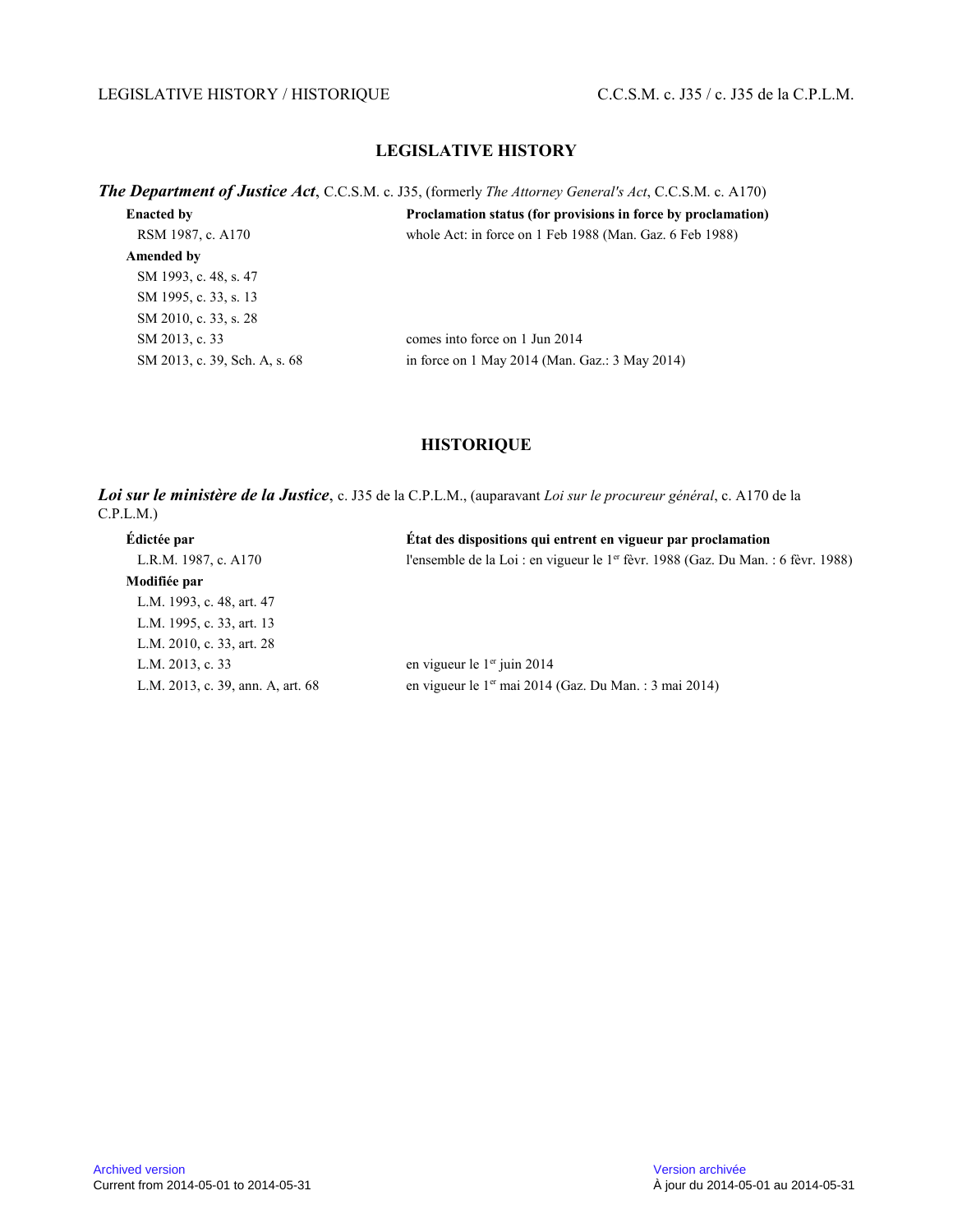#### Section Article

- 1 Definitions
- 1.1 Department continued
- 1.2 Her Majesty's Attorney General
- 2 Duties of minister
- 2.1 Duties of Attorney General
- 3 Appointments and remuneration
- 4 Appointment of committees and duties
- 5-8 Repealed
- 9 Recovery of legal costs
- 10 Legal aid scheme
- 11 Definition of "trial"
- 12 Payment of fees to witnesses
- 13 Fees to interpreters
- 14 Regulations
- 15 Additional fees and allowances
- 16 C.C.S.M. reference

### **CHAPTER J35 CHAPITRE J35**

### **THE DEPARTMENT OF JUSTICE ACT LOI SUR LE MINISTÈRE DE LA JUSTICE**

### TABLE OF CONTENTS TABLE DES MATIÈRES

- 1 Définitions
- 1.1 Prorogation
- 1.2 Procureur général de Sa Majesté
- 2 Fonctions du ministre
- 2.1 Fonctions du procureur général
	- 3 Nominations et rémunération
	- 4 Nomination de comités
- 5-8 Abrogés
	- 9 Recouvrement des frais juridiques
- 10 Aide juridique
- 11 Définition d'« instruction »
- 12 Paiement de droits aux témoins
- 13 Droits des interprètes
- 14 Règlements
- 15 Droits et indemnités supplémentaires
- 16 *Codification permanente*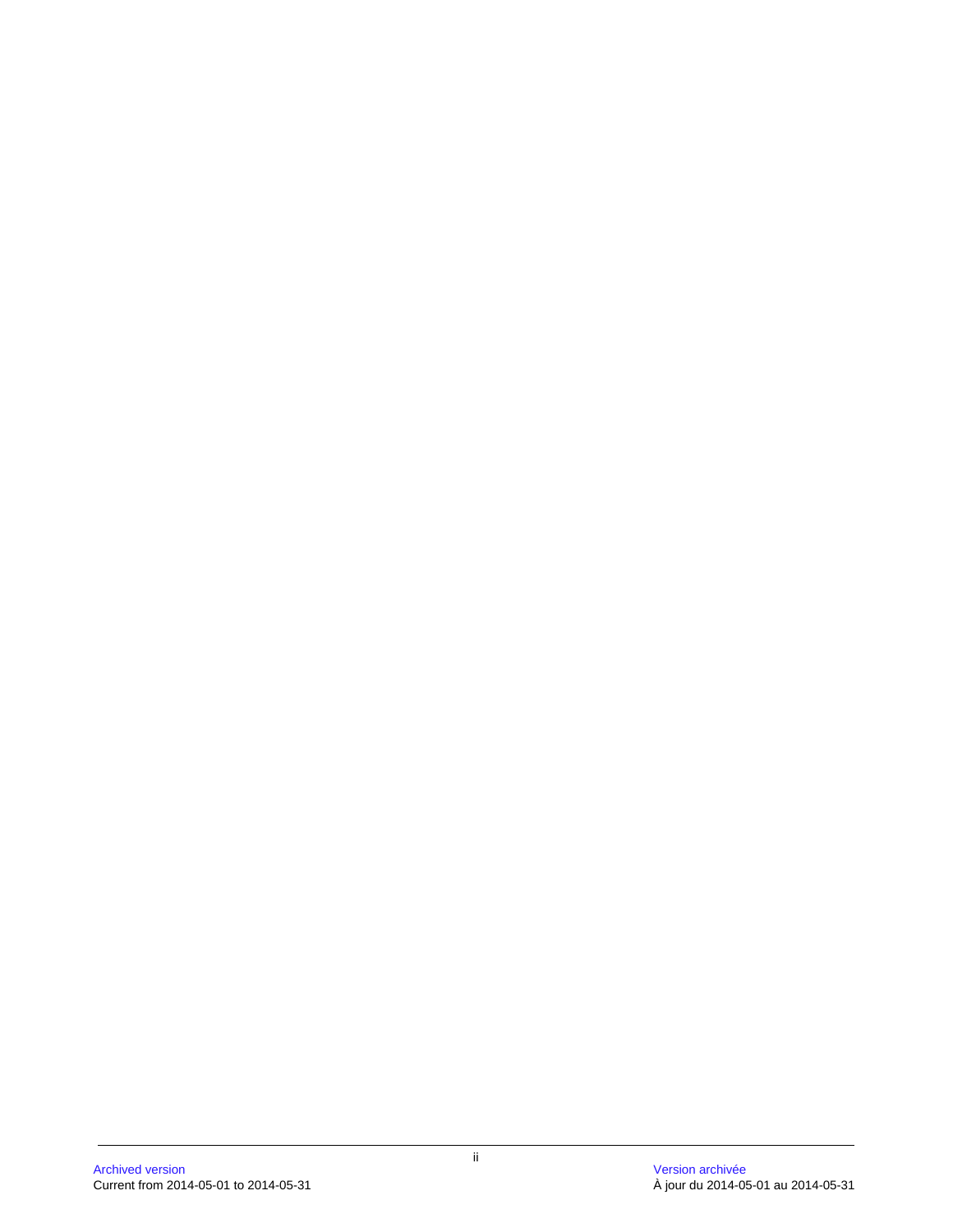#### **CHAPTER J35 CHAPITRE J35**

HER MAJESTY, by and with the advice and consent of the Legislative Assembly of Manitoba, enacts as follows:

#### ORGANIZATION AND FUNCTIONS OF DEPARTMENT

#### **Definitions**

**1** In this Act,

**"department"** means the Department of Justice; (« ministère »)

**"minister"** means the Minister of Justice. (« ministre »)

S.M. 1993, c. 48, s. 47.

#### **Department continued**

**1.1** The department of the Government of Manitoba known as the Department of Justice is continued, and the minister shall preside over the department.

S.M. 1993, c. 48, s. 47; S.M. 1995, c. 33, s. 13.

### **THE DEPARTMENT OF JUSTICE ACT LOI SUR LE MINISTÈRE DE LA JUSTICE**

SA MAJESTÉ, sur l'avis et du consentement de l'Assemblée législative du Manitoba, édicte :

#### ORGANISATION ET FONCTIONS DU MINISTÈRE

#### **Définitions**

**1** Les définitions qui suivent s'appliquent à la présente loi.

**« ministère »** Le ministère de la Justice. ("department")

**« ministre »** Le ministre de la Justice. ("minister")

L.M. 1993, c. 48, art. 47.

#### **Prorogation**

**1.1** Le ministère de la Justice du gouvernement du Manitoba est prorogé et relève du ministre de la Justice.

L.M. 1993, c. 48, art. 47; L.M. 1995, c. 33, art. 13.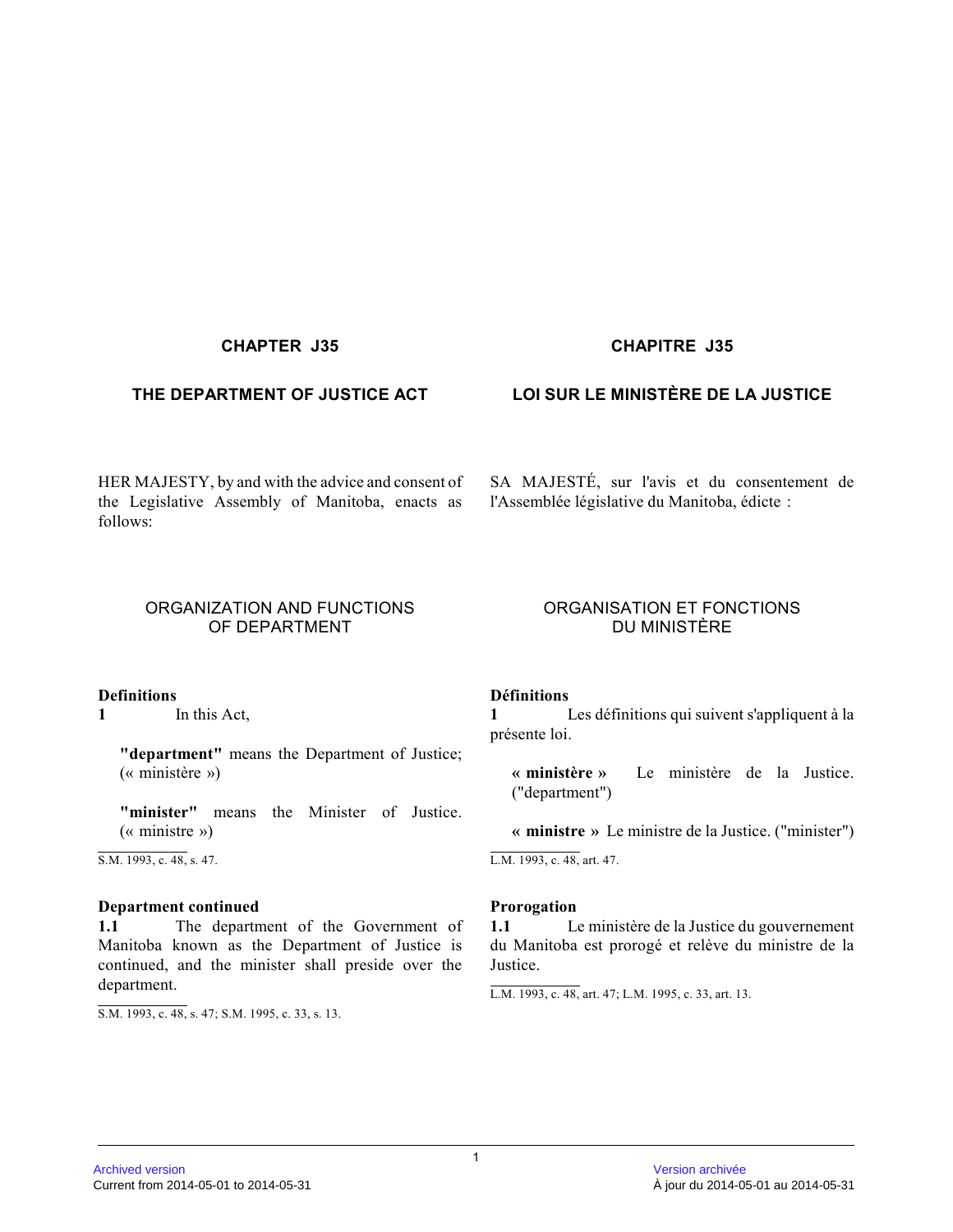#### **Her Majesty's Attorney General**

**1.2** The Minister of Justice is *ex officio* Her Majesty's Attorney General for Manitoba and the Deputy Minister of Justice is *ex officio* the Deputy Attorney General.

S.M. 1993, c. 48, s. 47; S.M. 1995, c. 33, s. 13.

#### **Duties of minister**

**2** The minister

(a) is the official legal adviser of the Lieutenant Governor and the legal member of the Executive Council;

(b) shall see that the administration of public affairs is in accordance with law;

(c) shall superintend all matters connected with the administration of justice in the province that are not within the jurisdiction of the Government of Canada;

(d) shall advise on the legislative acts and proceedings of the Legislature, and generally advise the Crown on all matters of law referred to the minister by the Crown;

(e) shall advise the heads of the several departments of the government on all matters of law connected with those departments; and

(f) is charged, generally, with any duties that may be at any time assigned by law or by the Lieutenant Governor in Council to the minister.

S.M. 1993, c. 48, s. 47.

#### **Duties of Attorney General**

**2.1** The Attorney General

(a) is entrusted with the powers and charged with the duties that belong to the offices of the Attorney General and Solicitor General of England by law or usage, so far as those powers and duties are applicable to the province, and also with the powers and duties that, by the laws of Canada and of the

#### **Procureur général de Sa Majesté**

**1.2** Le ministre de la Justice est d'office le procureur général de Sa Majesté pour le Manitoba et le sous-ministre de la Justice est d'office le sous-procureur général.

L.M. 1993, c. 48, art. 47; L.M. 1995, c. 33, art. 13.

**1.3** Re-numbered as section 1.2. **1.3** Nouvelle désignation numérique : paragraphe 1.2.

#### **Fonctions du ministre**

**2** Le ministre :

a) est le conseiller juridique officiel du lieutenant-gouverneur ainsi que le juriste du Consei l exécutif;

b) veille à la légalité de la gestion des affaires publiques;

c) supervise tout ce qui est lié à l'administration d e la justice dans la province et qui n'est pas de compétence fédérale;

d) conseille la Couronne sur toutes les questions de droit qu'elle lui soumet et, notamment, sur les lois et les procédures de la Législature;

e) conseille les responsables des ministères du gouvernement sur toutes les questions de droit relatives à leur ministère;

f) est chargé des fonctions que peut lui assigner la loi ou le lieutenant-gouverneur en conseil.

L.M. 1993, c. 48, art. 47.

#### **Fonctions du procureur général**

**2.1** Le procureur général :

a) a les pouvoirs et les fonctions que le droit ou l'usage confère au procureur général et au solliciteur général en Angleterre, pour autant que ces pouvoirs et ces fonctions soient applicables à la province et a également les pouvoirs et les fonctions que les lois du Canada et les lois provinciales confèrent au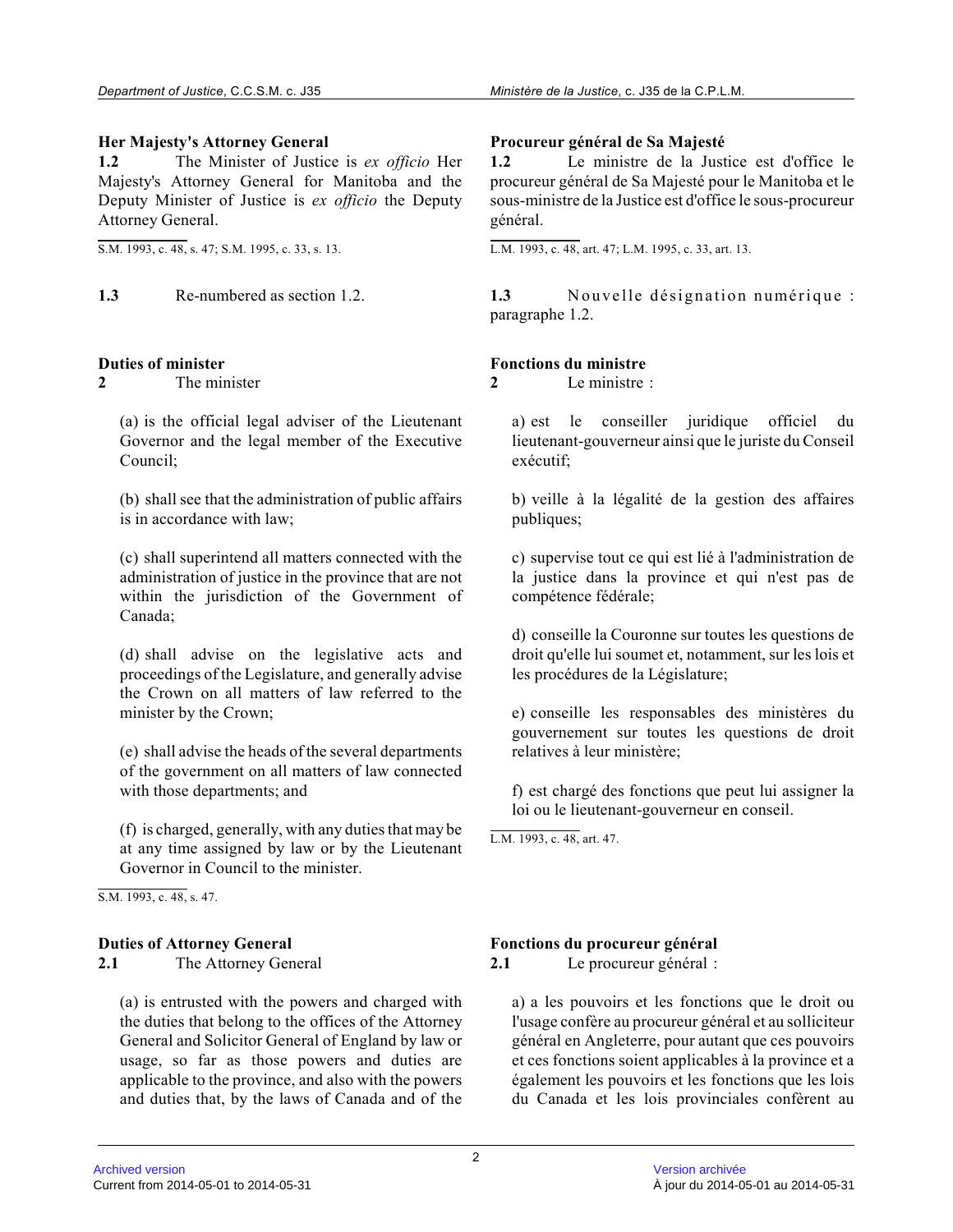province to be administered and carried into effect by the government of the province, belong to the office of the Attorney General and Solicitor General ;

(b) shall regulate and conduct all litigation for or against the Crown or any department of the government in respect of any subjects within the authority or jurisdiction of the Legislature;

(c) is charged with the settlement of all instrument s issued under the great seal; and

(d) is charged generally with any duties that may be assigned by law or by the Lieutenant Governor in Council to the Attorney General.

S.M. 1993, c. 48, s. 47.

#### **Appointments and remuneration**

**3** A deputy minister and such other officers and employees as may be required to carry on the business of the department may be appointed as provided in *The Civil Service Act* .

S.M. 2013, c. 39, Sch. A, s. 68.

#### **Appointment of committees and duties**

**4(1)** The Lieutenant Governor in Council may, by order in council, appoint such committees as may be required

(a) to inquire into, investigate, report, and advise o n any matter referred to any such committee by the minister; and

(b) to perform such other duties as may be prescribed by the Lieutenant Governor in Council.

#### **Personnel of committees and terms of office**

**4(2)** A committee appointed under subsection (1) shall consist of such number of persons, each of whom shall hold office for such term, as the Lieutenant Governor in Council may prescribe in the order.

gouvernement provincial et qui relèvent de la fonction du procureur général ou de celle du solliciteur général;

b) régit et traite les litiges auxquels la Couronne ou un ministère est partie, sur toute question relevant de la compétence de la Législature;

c) est responsable de l'établissement des instruments délivrés sous le grand sceau;

d) est chargé des fonctions que peut lui assigner la loi ou le lieutenant-gouverneur en conseil.

L.M. 1993, c. 48, art. 47.

#### **Nominations et rémunération**

**3** Peuvent être nommés conformément à la *Loi sur la fonction publique* un sous-ministre et les autres cadres et employés nécessaires à l'exercice des activités du ministère.

L.M. 2013, c. 39, ann. A, art. 68.

#### **Nomination de comités**

**4(1)** Le lieutenant-gouverneur en conseil peut, par décret, nommer des comités qui peuvent se révéler nécessaires aux fins suivantes :

a) faire des enquêtes, des recherches et des rapports, et conseiller le ministre sur toutes questions que ce dernier leur soumet;

b) s'acquitter des tâches que peut prescrire le lieutenant-gouverneur en conseil.

### **Personnel des comités**

**4(2)** Le lieutenant-gouverneur en conseil prescrit dans son décret le nombre et la durée du mandat des personnes composant un comité nommé en vertu du paragraphe (1).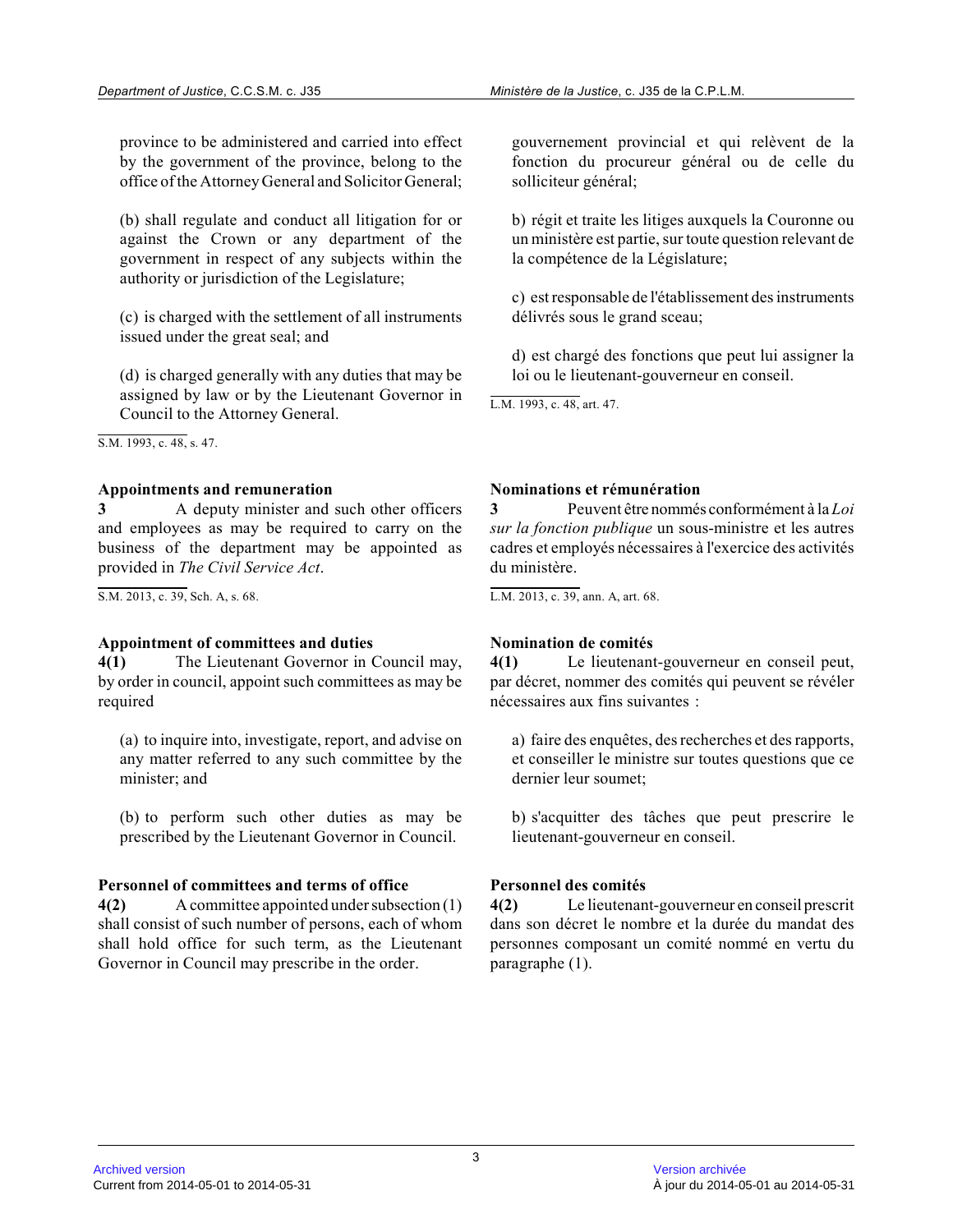#### **Chairman and vice-chairman**

**4(3)** On appointing a committee under subsection (1), the Lieutenant Governor in Council shall, by order, appoint or provide for the appointment or selection of the chairman and, if deemed advisable, a vice-chairman thereof.

#### **Reports of committees**

**4(4)** A committee appointed under subsection (1) shall report to the minister within such period as he may direct, or may report to him periodically or from time to time as he may require.

#### **Powers of committees**

**4(5)** If so provided by order of the Lieutenant Governor in Council, the members of a committee appointed under subsection (1) have the powers and authority, and are subject to the requirements and obligations, granted to, and charged on, commissioners appointed under Part V of *The Manitoba Evidence Act* or such portions thereof as may be specified in the order.

#### **Remuneration and expenses**

**4(6)** From and out of the Consolidated Fund, with moneys authorized by an Act of the Legislature to be so paid and applied, the Minister of Finance, on the written requisition of the minister, may pay to persons appointed as members of any committee appointed under subsection (1) such sums as remuneration for their services, as may be fixed by order of the Lieutenant Governor in Council, together with the amount of such reasonable out-of-pocket expenses incurred by them in discharging their duties as may be approved by the Minister of Finance and certified by the minister.

S.M. 1993, c. 48, s. 47; S.M. 2010, c. 33, s. 28.

**5 to 7** [Repealed]

S.M. 1993, c. 48, s. 47; S.M. 2013, c. 39, Sch. A, s. 68.

**8** [Repealed]

S.M. 2013, c. 39, Sch. A, s. 68.

#### **Président et vice-président**

**4(3)** Lorsqu'il nomme un comité en vertu du paragraphe (1), le lieutenant-gouverneur en conseil doit, par décret, nommer ou prévoir la nomination ou le choix d'un président et, s'il l'estime opportun, d'un vice-président.

#### **Rapport des comités**

**4(4)** Un comité nommé en vertu du paragraphe (1) doit faire rapport au ministre selon une périodicité ou des échéances que le ministre peut déterminer.

#### **Pouvoirs des comités**

**4(5)** Si le décret du lieutenant-gouverneur en conseil le prévoit, les membres des comités nommés e n vertu du paragraphe (1) ont les pouvoirs, l'autorité et les obligations des commissaires nommés en vertu de la partie V de la *Loi sur la preuve au Manitoba*. Le décret peut également exclure certains de ces pouvoirs.

#### **Rémunération et frais**

**4(6)** Sur réquisition écrite du ministre, le ministre des Finances doit, sur le Trésor et avec des denier s qu'une loi de la Législature affecte à cette fin, payer aux personnes nommées membres d'un comité nommé en vertu du paragraphe (1), d'une part la rémunération de leurs services selon ce que peut prévoir le décret du lieutenant-gouverneur en conseil et, d'autre part, les dépenses raisonnables engagées dans l'exercice de leurs fonctions si ces dernières sont approuvées par le ministre des Finances et certifiées par le ministre .

L.M. 1993, c. 48, art. 47.

| 5 à 7 | [Abrogés]                                                    |
|-------|--------------------------------------------------------------|
|       | L.M. 1993. c. 48. art. 47: L.M. 2013. c. 39. ann. A. art. 68 |

**8** [Abrogé]

L.M. 2013, c. 39, ann. A, art. 68.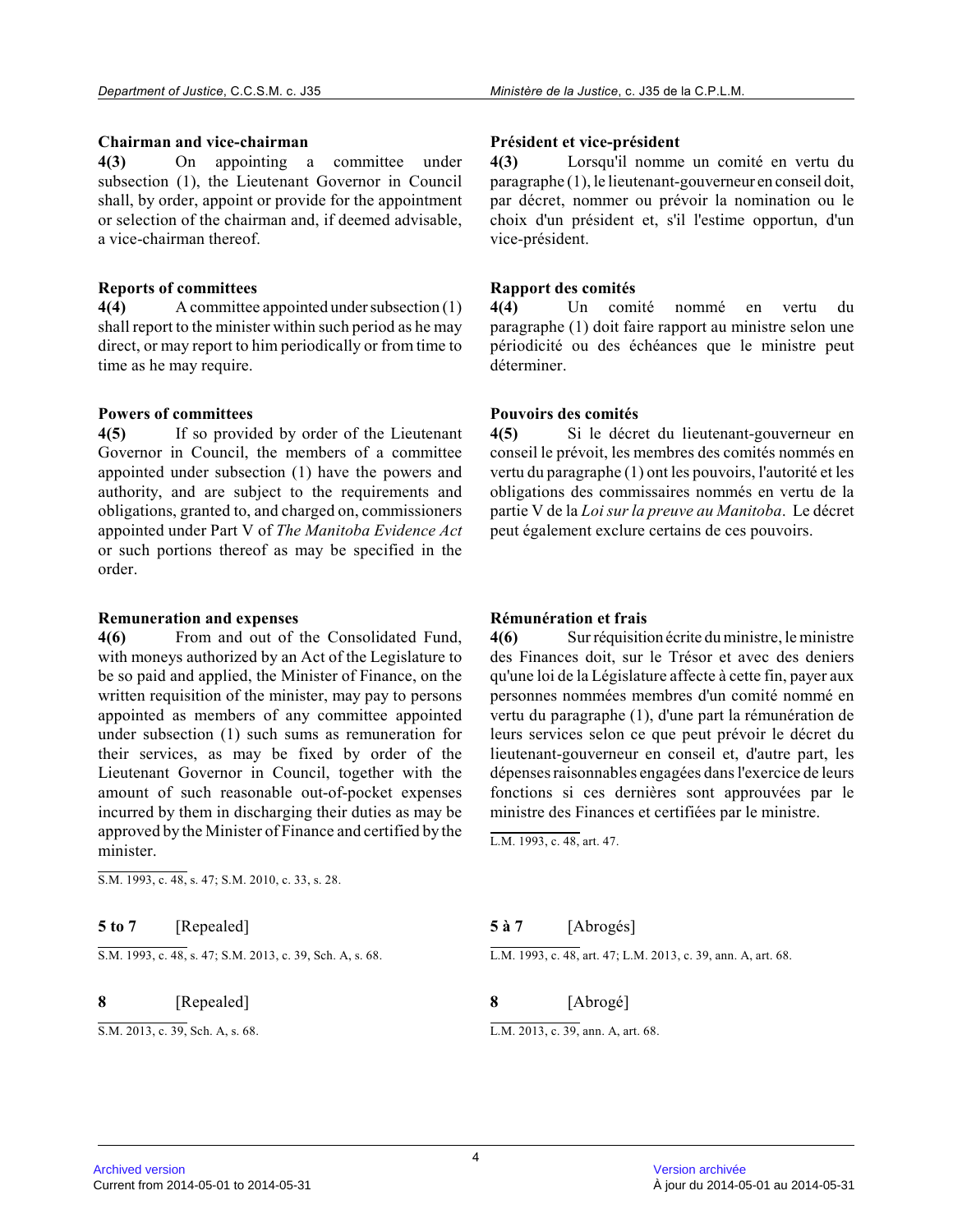#### **Recovery of legal costs**

**9** Where the government or any person is represented in any suit or proceeding by a barrister-at-law or a solicitor whose remuneration is paid from the Consolidated Fund, whether by way of salary or otherwise, the government or the person may collect and recover lawful costs in the suit or proceeding in the same manner and to the same extent as if the barrister-at-law or solicitor were not being remunerated from the Consolidated Fund, whether or not those costs are by the terms of the employment or retainer of the barrister-at-law or solicitor payable to the barrister-at-law or the solicitor in addition to th e remuneration he is paid from the Consolidated Fund.

#### **Legal aid scheme**

**10(1)** The minister may establish and administer a scheme for assisting persons

(a) who are charged with indictable offences under the *Criminal Code* (Canada) including such indictable offences that are tried summarily; and

(b) who are unable to pay for legal advice and services in respect of proceedings related to the charges;

to obtain legal advice and services in respect of the prosecution of the charges, including appeals arising therefrom and applications for prerogative writs or any other proceedings connected therewith.

#### **Agreements**

**10(2)** For the purpose of administering a scheme established under subsection (1), the minister, for and on behalf of the government, with the approval of the Lieutenant Governor in Council, may enter into agreements and arrangements with The Law Society of Manitoba and such other persons, organizations and associations, whether incorporated or unincorporated, as the Lieutenant Governor in Council deems advisable , and the agreements or arrangements may provide that any party thereto is responsible for determining th e persons who are eligible for assistance under a scheme established under subsection (1) and may relate to the selection and remuneration of barristers and solicitors to advise and act for persons eligible for the assistance.

#### **Recouvrement des frais juridiques**

**9** Lorsque le gouvernement ou toute personne est représenté dans une poursuite ou dans des procédures par un avocat dont la rémunération est tirée sur le Trésor, que ce soit par voie de salaire ou autrement, le gouvernement ou la personne, selon le cas, peut recouvrer les frais juridiques de la poursuite ou des procédures de la même manière et dans la mêm e mesure que si l'avocat n'était pas rémunéré sur le Trésor, que ces frais soient ou ne soient pas, selon les modalités d'emploi ou de service de l'avocat, dus à l'avocat en plus de la rémunération qu'on lui verse sur le Trésor.

### **Aide juridique**

**10(1)** Le ministre peut établir et administrer un régime destiné à aider certaines personnes à obtenir des services et conseils juridiques eu égard à des poursuites, y compris en appel et des demandes de brefs de prérogative ainsi que toute autre procédure qui y sont reliées. Les personnes admissibles au régime d'aid e juridique doivent répondre aux deux caractéristiques suivantes :

a) elles sont accusées d'actes criminels en vertu du *Code criminel* (Canada) y compris ceux qui sont traités par procédure sommaire;

b) elles sont incapables d'assumer financièrement leurs besoins en terme de services et de conseils juridiques eu égard aux procédures reliées aux accusations.

### **Ententes**

**10(2)** Pour l'administration du régime établi en vertu du paragraphe (1), le ministre peut, au nom du gouvernement, avec l'approbation du lieutenant-gouverneur en conseil, passer des entente s avec la Société du Barreau du Manitoba et avec les personnes, organisations ou associations, dotées ou non de la personnalité juridique, que le lieutenant-gouverneur en conseil estime appropriées. Les ententes peuvent prévoir qu'une des parties à l'entente est responsable de la détermination des personnes qui sont admissibles à l'aide juridique selon le régime établi aux termes du paragraphe (1). Les ententes peuvent également prévoir la sélection et la rémunération des avocats qui doivent conseiller et représenter les personnes admissibles.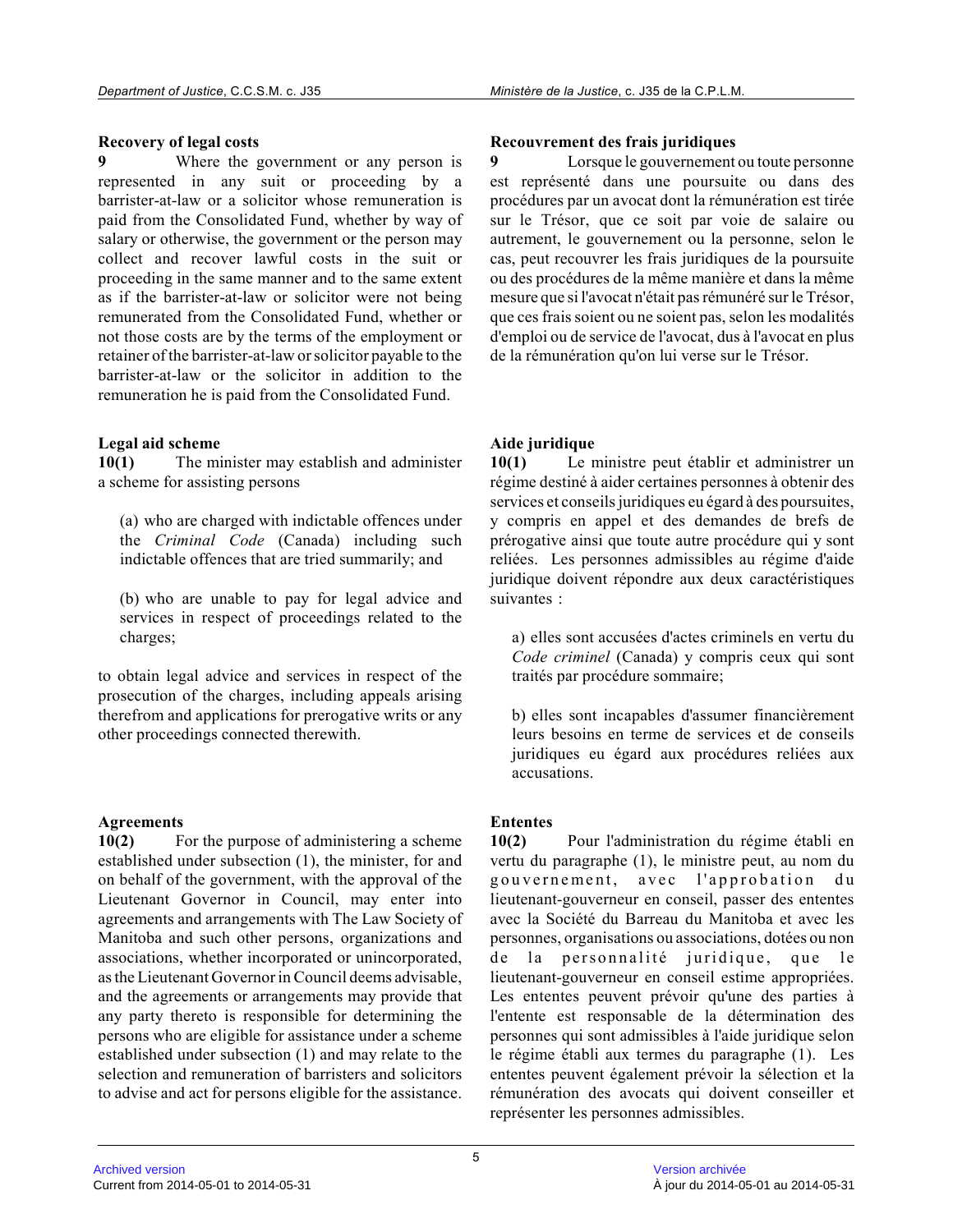### **Regulations**

**10(3)** For the purpose of carrying out the provisions of this section, the Lieutenant Governor i n Council may make such regulations as are ancillary thereto, and are not inconsistent therewith, and every regulation made under, and in accordance with the authority granted by, this section has the force of law; and without restricting the generality of the foregoing, the Lieutenant Governor in Council may make such regulations

(a) prescribing procedures for administering the scheme established under subsection (1);

(b) prescribing a tariff of fees payable to barristers and solicitors advising or acting for persons under the scheme established under subsection (1);

(c) establishing standards for determining persons eligible for assistance under the scheme establishe d under subsection (1).

S.M. 1993, c. 48, s. 47.

#### **Definition of "trial"**

**11** For the purposes of sections 12, 13, 14 and 15 **"trial"** means any proceeding in a criminal matter in a court or before a justice of the peace and includes a prosecution for an offence against any Act of the Legislature or regulations made thereunder.

#### **Payment of fees to witnesses**

**12** Witnesses attending trials at the instance of the Crown may be paid such fees and allowances as may be prescribed by regulations made by the Lieutenant Governor in Council.

#### **Fees to interpreters**

**13** The Crown, where it is necessary for the purposes of a trial, may employ an interpreter who shall be paid such fees and allowances as may be prescribed in the regulations.

#### **Regulations**

**14** For the purposes of sections 12 and 13 the Lieutenant Governor in Council may make regulations

(a) prescribing fees and allowances for witnesses and interpreters; and

#### **Règlements**

**10(3)** Le lieutenant-gouverneur en conseil peut prendre des règlements d'application compatibles ave c la présente loi et conformes à son esprit. Ces règlements ont force de loi. Il peut notamment, pa r règlement, aux fins du régime établi en vertu du paragraphe (1) :

a) déterminer le processus de fonctionnement;

b) déterminer le barême des honoraires payables aux avocats qui conseillent ou représentent les personnes admissibles;

c) établir des normes d'admissibilité.

L.M. 1993, c. 48, art. 47.

### **Définition d'« instruction »**

**11** Aux fins des articles 12, 13, 14 et 15, le mot **« instruction »** désigne les procédures criminelles devant un tribunal ou devant un juge de paix et comprend une poursuite pour infraction à la loi de la Législature ou à ses règlements.

#### **Paiement de droits aux témoins**

**12** Les témoins qui assistent à une instruction à la demande de la Couronne peuvent recevoir les frai s et indemnités que peuvent prescrire les règlements pris par le lieutenant-gouverneur en conseil.

#### **Droits des interprètes**

**13** La Couronne peut, lorsque cela est nécessaire aux fins d'une instruction, recourir aux services d'un interprète. Ce dernier a alors droit aux frais et indemnités que peuvent prescrire les règlements.

#### **Règlements**

**14** Aux fins des articles 12 et 13, le lieutenant-gouverneur en conseil peut, par règlement :

a) prescrire les frais et indemnités des témoins et interprètes;